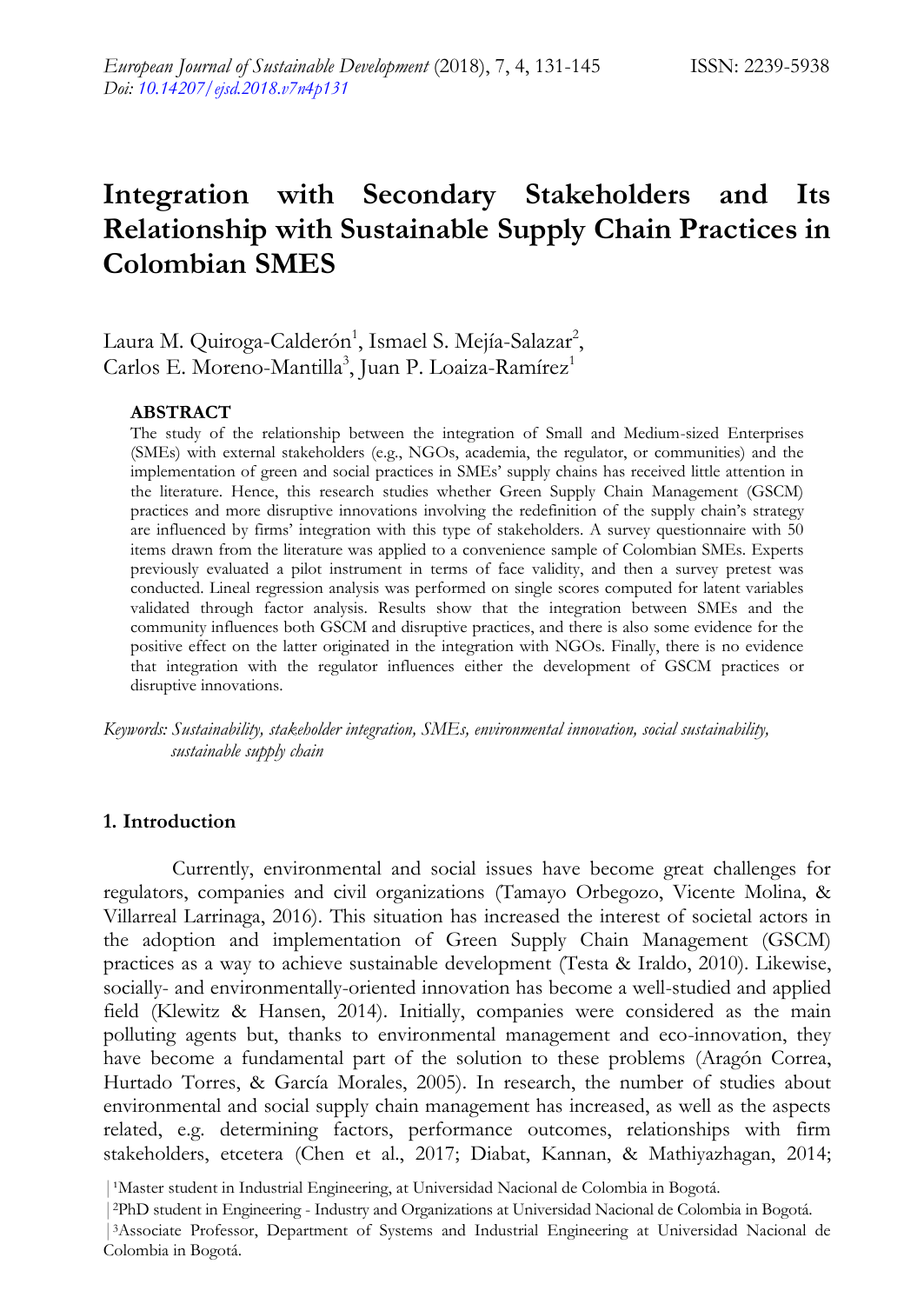Schöggl, Fritz, & Baumgartner, 2016; Seuring & Müller, 2008).

However, many of these studies have focused on large companies, without considering the importance of Small and Medium-sized Enterprises (SMEs) in sustainable development. These companies correspond to about 90% of the total industry and contribute to around 50% of pollution (Aragón Correa et al., 2005). Some authors argue that SMEs do not engage in eco-innovative practices for different reasons, such as low management skills, dependency on people to survive, limited technology and lack of financial resources required for knowledge update (Bos-Brouwers, 2010). In contrast, other authors argue that smaller firms are in a better position than larger ones to innovate radically and compete in sustainable market niches (Schaltegger & Wagner, 2011).

Nevertheless, SMEs innovate differently, and they may encounter advantages for innovation in features such as their entrepreneurial style, a simple and flexible organizational structure led by its owner or manager, shared vision, stakeholder management and strategic proactivity (Aragón-Correa, Hurtado-Torres, Sharma, & García-Morales, 2008). Finally, SMEs can become focal companies for GSCM or Sustainable Supply Chain Management (SSCM) (Carter & Rogers, 2008; Gold, Seuring, & Beske, 2010; Seuring & Müller, 2008) by achieving sustainability-oriented innovations (Klewitz & Hansen, 2014).

In most cases, GSCM practices are adopted by "follower" SMEs as a response to consumer and client pressures or induced from other supply chain members that have started a GSCM initiative (i.e., "leaders" or "focal" companies) (Testa & Iraldo, 2010). However, when SMEs participate actively in a collaboration network, either with members of the supply chain, regulators, academia or NGOs, they can obtain different benefits such as motivation, technological support, donations, free consulting, and others (Aragón-Correa, Hurtado-Torres, Sharma, & García-Morales, 2008; Bianchi, 1998; Bos-Brouwers, 2010a; Klewitz & Hansen, 2014a; Lawrence, Collins, Pavlovich, & Arunachalam, 2006; Moreno-Mantilla, 2007; Rodgers, 2010; Rondinelli & London, 2003).

In this sense, supply chain collaboration has become a key relational capability that facilitates strategic formulation and execution of environmental practices in the chain (Chin, Tat, & Sulaiman, 2015; Gunasekaran, Subramanian, & Rahman, 2015). At the same time, it promotes mutual learning, developing relations between government, companies and their supply chain partners, and favoring the solution to pressing environmental problems (Chin, Tat, & Sulaiman, 2015).

For these reasons, stakeholders are relevant as drivers of the environmental proactive behavior of companies (Neelam, Suresh, & Sharma, 2014). However, stakeholders do not have the same importance or exert the same pressure on companies (Betts, Wiengarten, & Tadisina, 2015; Delmas & Toffel, 2004). On the one hand, internal stakeholders (e.g. operational employees, administrative employees and shareholders) exert a greater impact on internal environmental management (Betts, Wiengarten, & Tadisina, 2015; Ni, 2012). On the other hand, there are external actors which are subdivided into primary stakeholders, i.e. commercial buyers, consumers, suppliers, competitors (Neelam et al., 2014), and secondary stakeholders, such as environmental groups, community leaders, non-governmental organizations (NGOs), media and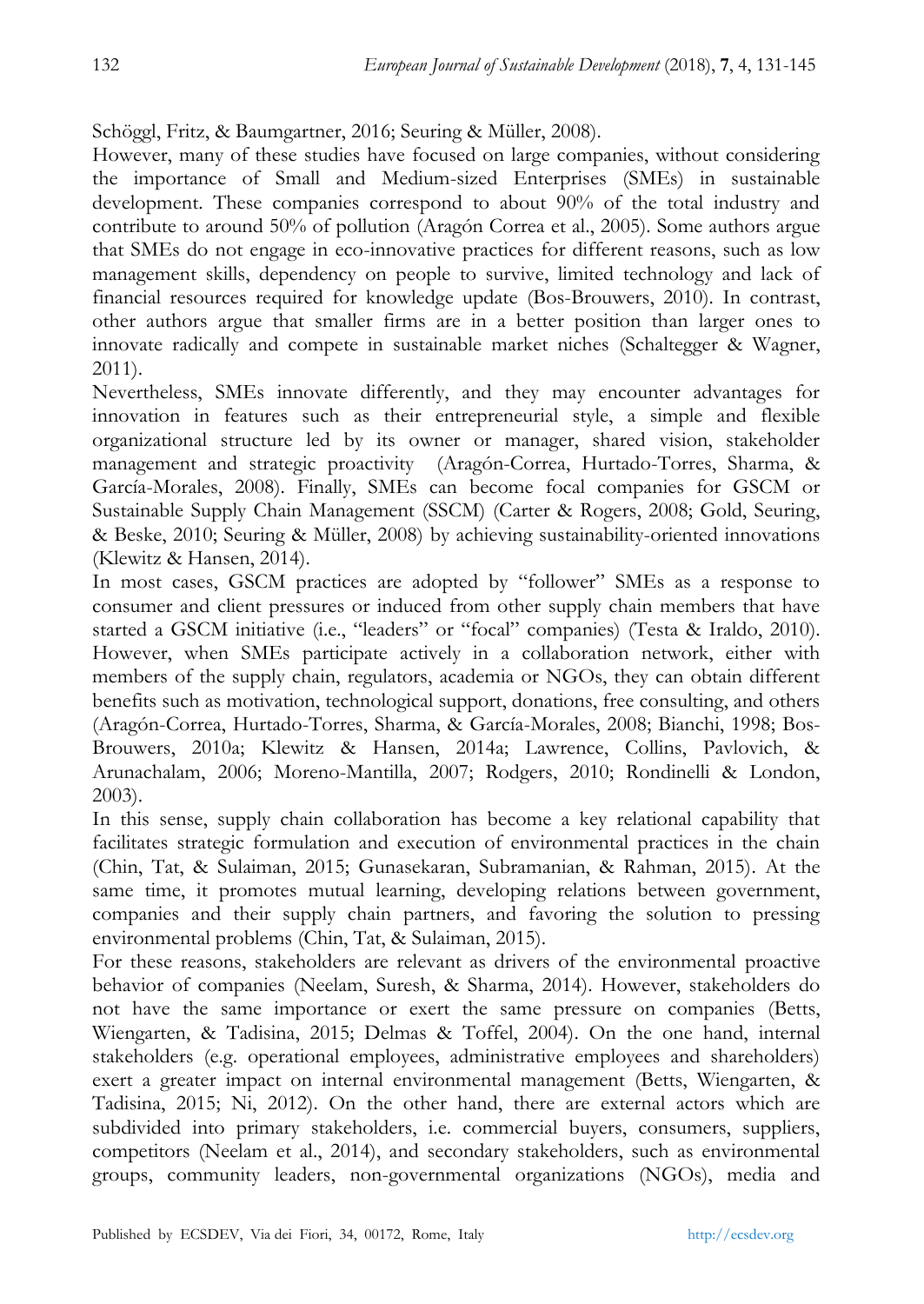regulators (Delmas, 2009).

Secondary external actors are characterized by their lack of control over the critical resources of the organization (Buysse & Verbeke, 2003; Ni, 2012). However, they have a great influence on the companies' environmental behavior, because they play an important and positive role to obtain competitive advantages (Delmas, 2009). So, according to Sharma and Vredenburg (1998), the firm should have "the ability to establish trust-based collaborative relationships with a wide variety of stakeholders, especially those with non-economic goals" (Aragón-Correa, Hurtado-Torres, Sharma, & García-Morales, 2008; Sharma & Vredenburg, 1998).

Yet, many companies have not treated with equal validity the claims of stakeholders without an economic stake in the chain (Pagell & Shevchenko, 2014). In addition, it is often difficult to identify which secondary stakeholders are likely to play a role in the success of radical innovation (Fliaster & Kolloch, 2017; Pagell & Shevchenko, 2014). However, past empirical studies revealed the importance of advocacy groups (e.g. proenvironmental, anti-globalization, pro-safety, etc.), intergovernmental organizations, as well as local residents associations, property owners, or citizen action committees, among other (Fliaster & Kolloch, 2017). Therefore, this research aims to understand whether the integration of Colombian SMEs with external secondary stakeholders influences the implementation of environmental and social practices in the supply chain. By answering this question, we can extend our knowledge of the process of adopting GSCM practices in SMEs, particularly in the context of an emerging economy such as the Colombian.

The following section of this article corresponds to the literature review and the research questions. Then, the methods section details the data and sampling procedure, the operationalization of the variables of the study through a survey questionnaire, and data analysis techniques. The article continues with the main findings and a discussion of the results, and ends with the conclusions and suggestions for future studies.

#### **2. Theory Framework**

According to de Lange (2010), the Resource-Based View (RBV) of the firm and stakeholder theory are two of the most used theories to study sustainability in organizations. Likewise, according to some authors, these theories are frequently used in theoretical articles related to SSCM (de Lange, 2010; Touboulic, Walker, Barlow, & Pettigrew, 2011). In accordance to this, we have found that the guiding framework offered by these theories for the purposes of the present study is relevant, along with complementary insights from the GSCM (Srivastava, 2007) and sustainable innovation in SMEs (Klewitz & Hansen, 2014) literatures.

Drawing from the RBV, Hart (1995) explains competitive advantages obtained from an improved environmental performance. The so-called Natural Resource-Based View (NRBV) proposes three key strategic environmental capabilities: pollution prevention, product stewardship and sustainable development. Each of these strategies is a source of competitive advantages and is based on various key resources (Hart & Dowell, 2011). The main objective of pollution prevention is emission and waste reductions, and it is supported by the key resource of "continuous improvement" (Hart, 1995). Product stewardship is located in a second level; its driving force is the reduction of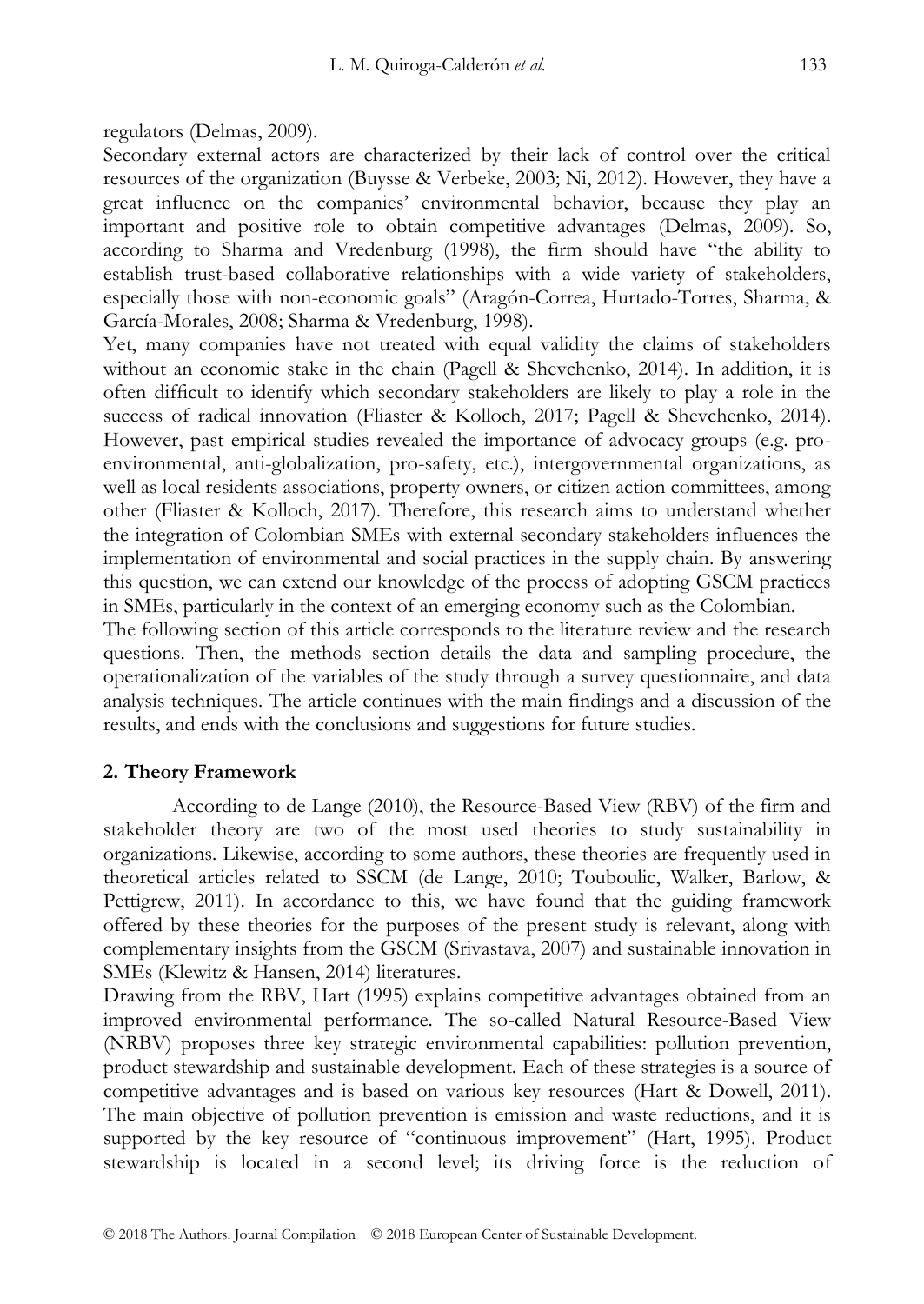environmental costs and impacts throughout the life cycle product and its key resource is ―stakeholder integration‖ (Betts, Wiengarten, & Tadisina, 2015; Hart, 1995). Finally, the third level in this triad corresponds to sustainable development, which seeks to reduce the environmental burden from business growth and development (Betts et al., 2015). Hart & Dowell (2011) have subdivided the latter into two related capabilities: clean technologies and base of pyramid.

In connection with our study, the evaluation of the extent of implementation of product stewardship practices seem relevant, as these refer to environmental practices displayed at the supply chain level that can also be traced back in the GSCM literature. For companies, this suggests taking an environmentally proactive stance, directed upstream to suppliers and downstream to customers, in order to minimize the environmental impact of the entire supply system and improve its performance (Buysse & Verbeke, 2003; Hart, 1995; Vachon & Klassen, 2008). Beyond practice, for research there is the implication that GSCM practices have an antecedent in the strategic resource of stakeholder integration, as posed by Hart (1995) in the NRBV.

GSCM can be defined as the incorporation of environmental thinking in Supply Chain Management (SCM) (Gandhi, Mangla, Kumar, & Kumar, 2015), through the development of practices that encompass both internal and external activities (Vachon & Klassen, 2006). Furthermore, GSCM takes into account the entire life cycle of the product, from its design (eco-design), selection and supply of materials (green purchases), its manufacture, delivery to consumers (green distribution), and end of life management (reverse logistics) (Gandhi, Mangla, Kumar, & Kumar, 2015; Zhu, Sarkis, & Lai, 2008).

Implementation of environmental practices in SCM can be motivated by internal or external factors (Testa & Iraldo, 2010). For example, cognitive pressures such as customer requirements encourage companies to behave based on cultural affinity. In contrast, regulators exert coercive pressures through strict environmental standards, imposing sanctions/fines for non-compliance or requirements to publicly disclose information on the environmental impact of the organization (Testa & Iraldo, 2010). Another example is the normative pressure exerted by community and environmental stakeholders, which motivate companies to carry out these strategies in order to earn social legitimacy and improve their reputation (Testa & Iraldo, 2010).

However, beyond the drive for action, the cooperation with other actors in the supply chain increases the ability of firms to continuously pursue sustainability-oriented innovations (Gandhi, Mangla, Kumar, & Kumar, 2015). From the point of view of innovation theory, eco-innovation is defined as the production, application or exploration of goods, services, processes, corporate methods, organizational or management structures, new or significantly improved, for the firm and/or consumer, which allows to achieve the reduction of environmental risks, pollution and negative impacts caused by the use of resources (de Jesus Pacheco et al., 2016; Hojnik & Ruzzier, 2016). That is, eco-innovation encompass all changes, radical or incremental, that address sustainability objectives such as waste management, eco-efficiency, emission reduction, recycling and eco-design (Cainelli, De Marchi, & Grandinetti, 2015).

According to Schumpeter (1942), large companies are more innovative, while small companies are less likely to achieve environmental innovations (del Brío & Junquera,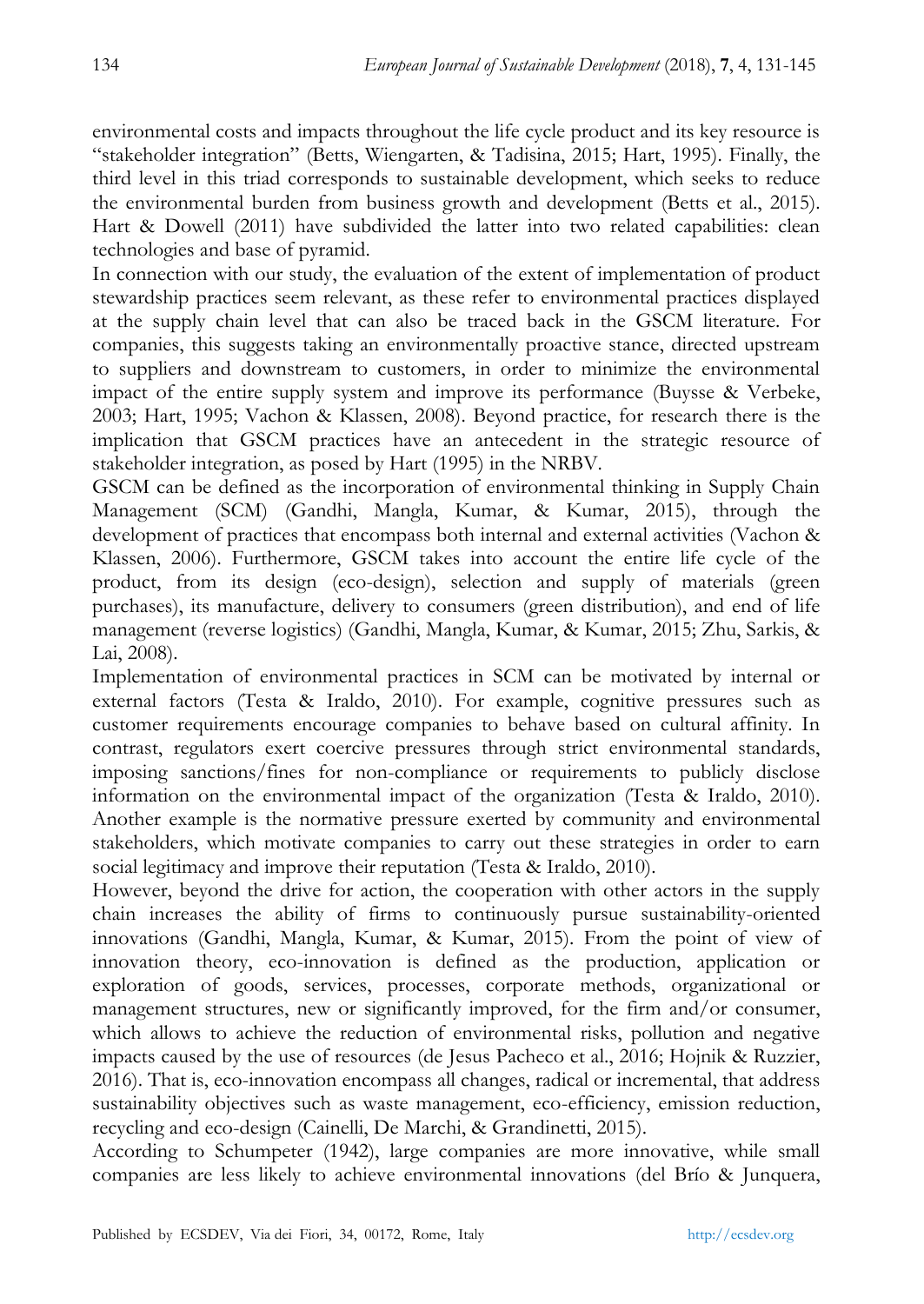2003), due to financial and human resources limitations (Mir & Feitelson, 2007), and the lack of adequate strategic management (Gerstenfeld & Roberts, 2000). However, another strand of research emphasizes on the innovation facilitators found in SMEs. For example, smaller firms have a business style with simpler organizational structures (Bos-Brouwers, 2010b; Darnall, Henriques, & Sadorsky, 2010), they are dominated by their owner-managers, and therefore can be strongly driven by value (Knight & Jenkins, 2009). In addition, SMEs usually have more capacity for adapting to environmental changes (Sroufe, Curkovic, Montabon, & Melnyk, 2000).

Stakeholder Theory defines stakeholders as those individuals or groups that exert influence or can be affected by the organizational reach (Mainardes, Alves, & Raposo, 2011). In environmental management, stakeholders are drivers of environmentally proactive behavior (Neelam et al., 2014). Secondary external actors do not have control over the critical resources of the organization; however, collaboration with stakeholders such as the regulator and environmental NGOs seems crucial in the construction of environmental standards or norms, as well as in the establishment of voluntary agreements (Buysse & Verbeke, 2003). Collaboration with the regulator, NGOs, clients and suppliers seem effective to improve the environmental performance of a company (Albino, Maria, & Pontrandolfo, 2012).

Regarding collaboration with NGOs, Oelze et. al (2016) suggested that this is crucial for organizational learning. According to Rodriguez and Wiengarten (2017), NGOs can implement supplier development programs to attack sustainability challenges. In terms of supplier development for sustainability, Liu et al. (2018) propose that mutual involvement and changing roles can be achieved through strategic collaboration, adaptive management or organizational learning of both buying firms and NGOs.

Another important secondary actor is the academy. This actor has not been widely studied, but its role as a driver for the adoption of an environmental focus in companies R&D and human capital training is well known (Khalili, Duecker, Ashton, & Chavez, 2015). Rodriguez & Wiengarten (2017) found that knowledge brought through Research and Development (R&D) cooperation from public research institutions has a positive significant direct effect on environmental innovativeness capability. Other previous research found that R&D cooperation with universities enhances environmental innovation (De Marchi, 2012; Ghisetti & Pontoni, 2015).

Perkmann and Walsh (2007) suggest that there are several interaction channels between universities and firms. They can undertake research projects together, e.g. consulting, contract research transactions, set human resource transfer programs between organizations, etc. (Perkmann & Walsh, 2007). However, this type of collaboration is prone to show their effects in the medium or long term (Albino et al., 2012). From another perspective, Klewitz et al. (2012) theorize that collaboration networks with research institutes, agencies and universities are essential to activate all kinds of ecoinnovation in SMEs. These initiatives can improve the SMEs' organizational learning and their absorption capacity.

Another type of external stakeholder is society in general. These stakeholders include environmental groups, the community, the media and the syndicates, but are not limited to them. Each of these groups can mobilize public opinion in favor or against (Eesley & Lenox, 2006). Henriquez and Sadorsky (1999) evaluated the perceived importance of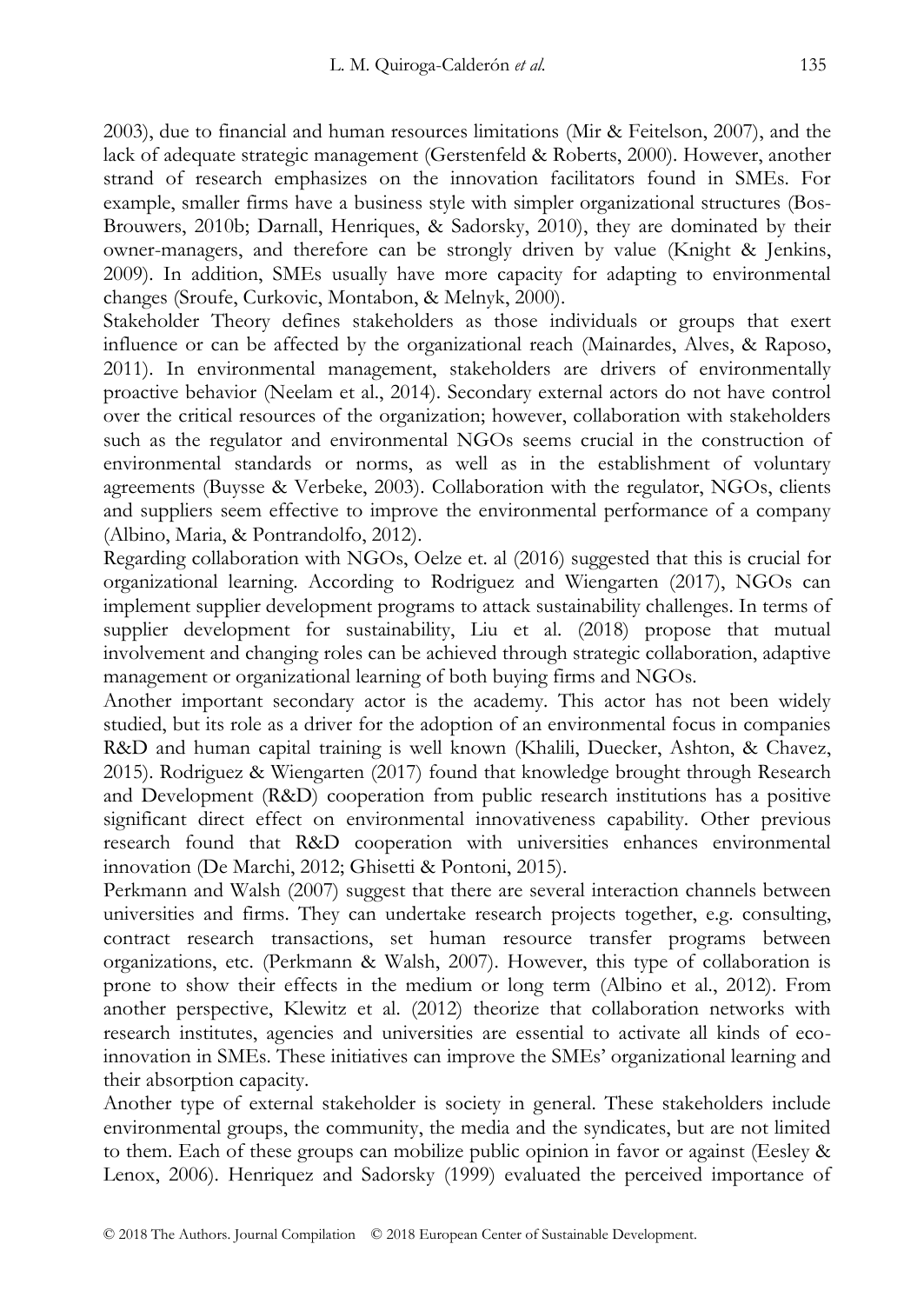different groups of stakeholders and found that the regulator, primary consumers, shareholders and the local community affect corporate environmental management practices, especially the contents of environmental action plans.

In conclusion, stakeholder theory has emphasized the importance of key stakeholders, their claims and an analysis of their interests. From the GSCM and NRBV perspectives, several authors have found that in order to move towards product stewardship, the company must not only coordinate their activities with supply chain actors, but also to integrate the perspectives of key external stakeholders, such as environmentalists, community leaders and regulators (Betts, Wiengarten, & Tadisina, 2015; Hirsch-Hadorn, Bradley, Pohl, Rist & Wiesmann, 2006, Darnall, Henriques, & Sadorsky, 2010; Neelam, Suresh, & Sharma, 2014; Ni, 2012).

Other authors have gone further and suggested that an adequate collaboration with nontraditional stakeholders in the innovation process can lead to radical innovations and new business models (Hart & Sharma, 2004; Klewitz & Hansen, 2014; Parrish & Foxon, 2006). Hart and Sharma (2004, p. 13) theorized that the identification of business contexts that "are the reverse of those in which the business currently operates" (e.g., communities affected by pressing social issues such as population growth, lack of education or lack of vital public services) can generate imagination and ideas about potential new product and business innovations.

Based on the previous introduction and literature review, we propose the following research questions: Does stakeholder integration influence the extent of implementation of GSCM practices in Colombian SMEs? Does stakeholder integration influence the extent of implementation of sustainable innovations of a more disruptive nature in Colombian SMEs?

## **3. Methods**

## **3.1 Sampling and Data**

Based on the research framework and the research questions, the data collection follows a web survey strategy. The questionnaire targeted SMEs' managers, selected by convenience non-probabilistic sampling (Creswell, 2005), following two general criteria: company origin (only Colombian), and company size (between 11 to 200 employees, according to Colombian law). A 52-item questionnaire operationalizes three theoretical dimensions: GSCM practices (Green Jr, Zelbst, Meacham, & Bhadauria, 2012; Vachon & Klassen, 2008), advanced sustainable practices (Marshall, McCarthy, Heavey, & McGrath, 2014), and stakeholder integration (Plaza-Úbeda, de Burgos-Jiménez, & Carmona-Moreno, 2010). The questionnaire was pre-evaluated by academic and industry experts, in order to verify content validity (Imle & Atwood, 1988; Polit, Beck, & Owen, 2007). Then, the resulting questionnaire was pre-tested (Forza, 2002; Imle & Atwood, 1988) by a first sample of SMEs, which was obtained from the Colombian Exporting SMEs Directory, 2017. From this, the items were reduced from 65 to the 51 that were finally used in the study.

Before applying the questionnaire, a "theoretical population" was defined (Trochim, 1999). This included Colombian SMEs that are involved in knowledge transfer with a public or private organization. Next, a "sampling frame" was delimited with the aid of the National Association of Industrial, Administrative and Production Engineering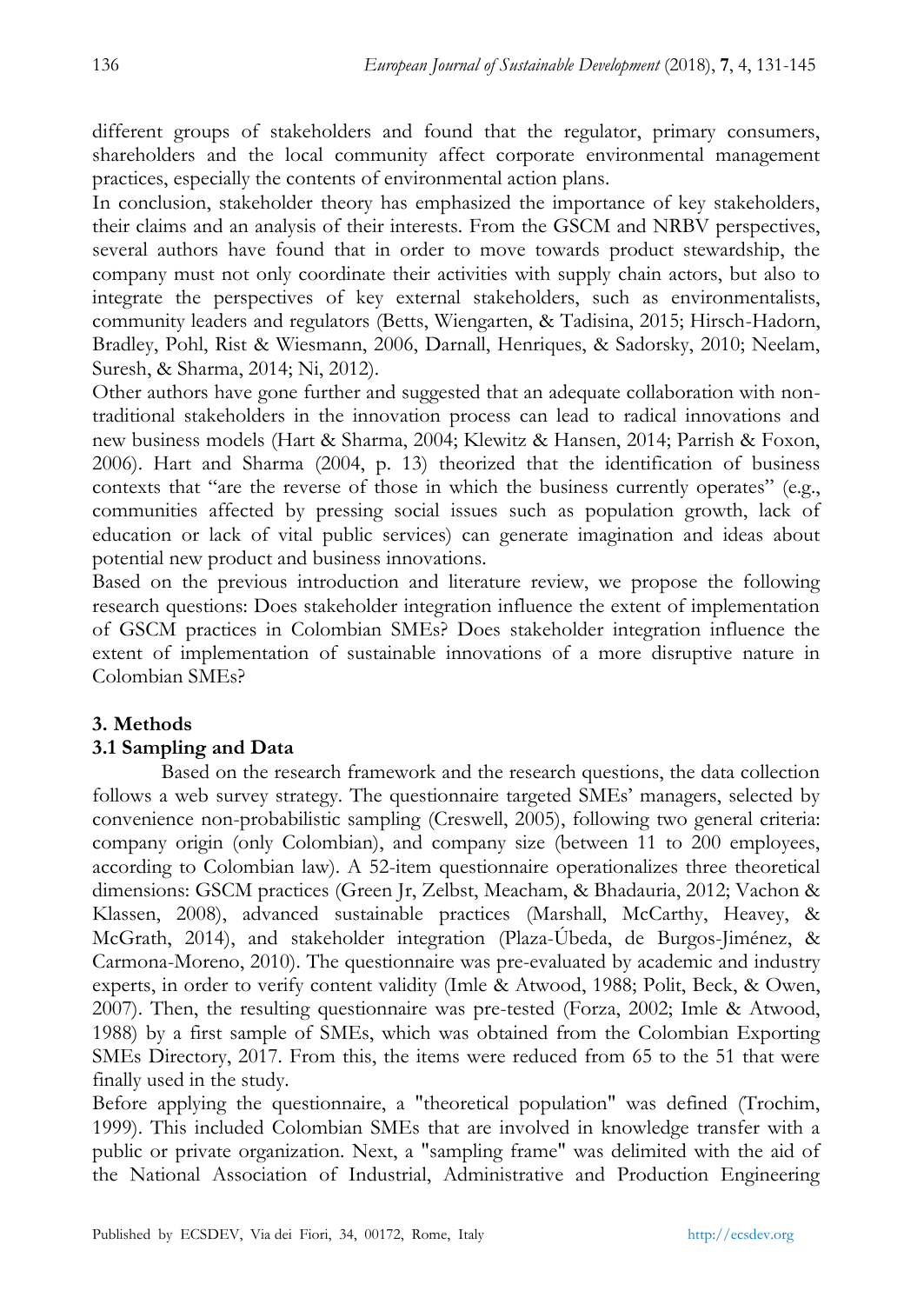Students –ANEIAP by its Spanish initials. This Association gave us data from 1300 Colombian SMEs, which have employed practitioners or graduates of ANEIAP and or have been part of programs where knowledge is transferred. The previous sampling frame met the "completeness and accuracy" criteria typically demanded in sampling selection, because all these SMEs have the inter-organizational knowledge transfer element in common.

The response rate was 7.3%. A total of 95 firms provided valid answers: 58 (61.05%) with a number of employees between 11 and 50, classified as small firms, and 37 (38.95%) medium size firms, which employ between 51 and 200 employees. 37 firms out of the total  $(38.95\%)$  belong to the manufacturing sector, 41 firms  $(43.16\%)$  to the service sector, and the 17 remaining (17.89%) belong to other activities.

## **3.2 Variables**

a. Stakeholder Integration (STK\_INTEG)

This latent (i.e., non-observable) variable assesses the frequency of implementation of integration practices or routines between SMEs and a secondary key stakeholder, selected among four options: community, NGOs, academia, or regulator. This variable consists of three dimensions: knowledge of stakeholders (KNOW\_STK), operationalized by 4 items (i.e., observed variables); interaction between stakeholder and the company (INT\_STK), with 7 items; and adaptive behavior (ADAP\_STK), with 4 observed variables (Plaza-Úbeda et al., 2010). We used a fivepoint Likert scale, where 1=*Never*, 2=*Rarely*, 3=*Sometimes*, 4=*Often*, 5=*Always* (Vagias, 2006). b. GSCM Practices (GSCM\_PRAC)

This variable aims to evaluate the frequency of implementation of GSCM practices, considering four dimensions: internal environmental management (IEM\_SME), composed by 6 items; ecodesign (ED\_SME), with 5 items; green purchasing and supply collaboration (GPURC\_SME), with 7 items; and collaboration with clients (CLIEN\_SME), with 7 items. As in the previous variable, the same five-point Likert scale was used.

c. Supply Chain Redefinition Practices (SCRED\_PRAC)

This construct has had little prior research, especially in the context of SMEs. It aims to study the degree of implementation of disruptive environmental (SCRED\_ENVIR) and social (SCRED\_SOC) practices in SMEs, which implies the re-definition of the supply chain strategy (Marshall et al., 2014; Pagell, Mark and Wu, 2009). The first variable consists of 4 items, while the second of 7 items. The Likert scale is  $(1 = not considering it, 2 = planning to consider it, 3 = currently$ *considering it,* 4 *= initiating implementation,* 5 *= implementing it successfully*) (Zhu & Sarkis, 2006). d. Control variables

To reduce the possibility of obtaining spurious relationships, several control variables have been included in the statistical analysis: firm size expressed as the natural logarithm of the number of employees (LN\_EMP), whether the firm possesses any certifications on quality or environmental management (CERTIF), and the economic sector (SECTOR).

## **3.3 Data Analysis**

On the one hand, after organizing the data, missing cases were searched and the presence of atypical values was assessed (Hair et al., 2010). None of these two scenarios were found. On the other hand, based on the verified survey data, exploratory factor analysis (EFA) using SPSS® was applied to validate the theoretical constructs (factors). Later, we calculated pairwise correlation coefficients between the independent variables, finding low correlation values. Latent variables scores for the first and second order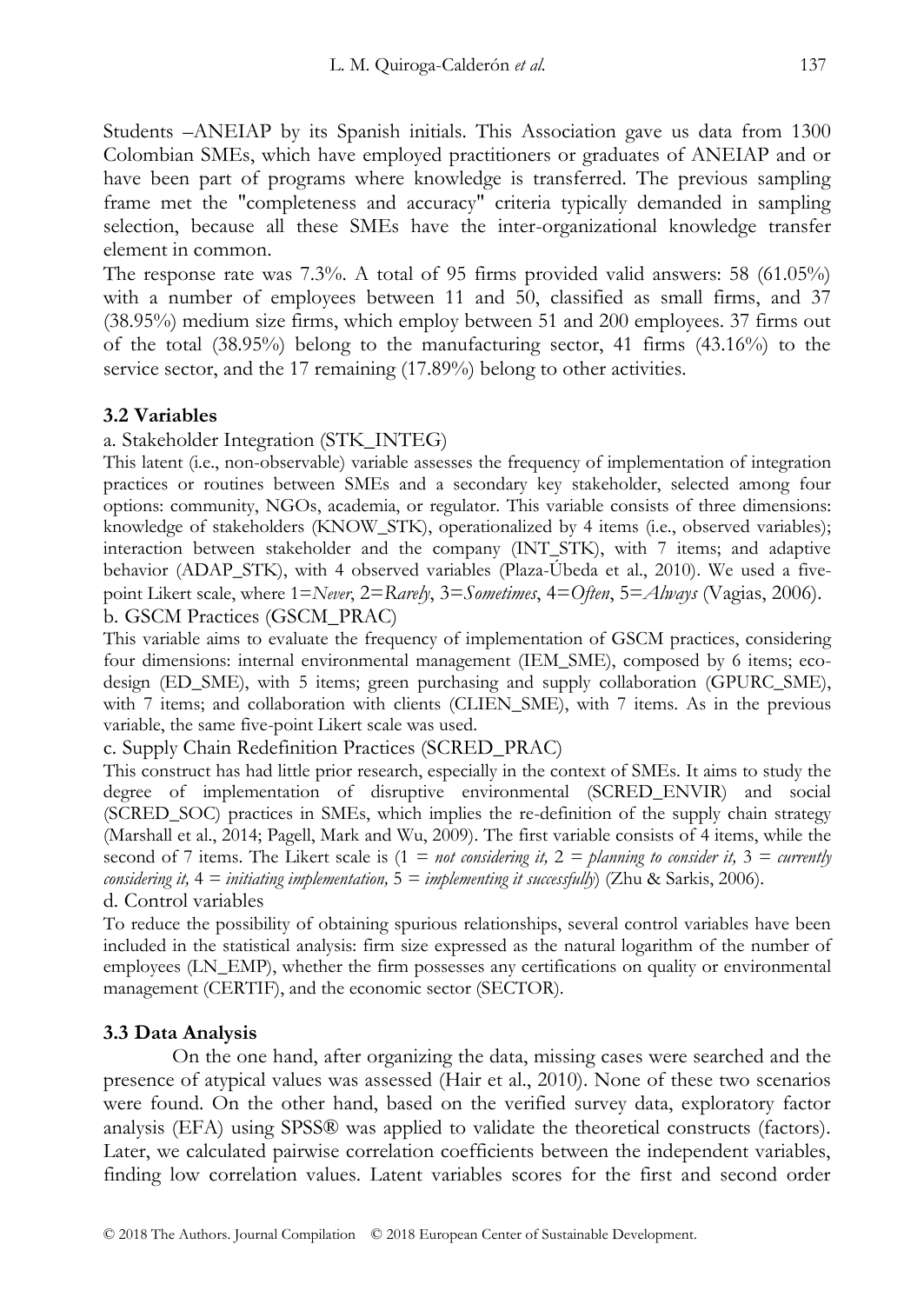variables were calculated in LISREL®; the obtained scores are standardized, which means that each variables has a mean of zero and a standard deviation of one. Using these scores, a linear regression model was developed to assess the relationship between the level of stakeholder integration and the implementation of GSCM and disruptive practices, performing a separate regression for each type of key secondary stakeholder, as declared by the firms in the questionnaire.

## **4. Results**

The EFA allowed validating two of the constructs in its original structure, i.e. GSCM practices (GSCM\_PRAC) and stakeholder integration (STK\_INT). With regard to GSCM\_PRAC, all 25 items were valid and distributed into four factors (IEM\_SME, ED\_SME, GPURC\_SME and CLIEN\_SME), the way it was predicted from the literature review. The four factors extracted explain 74.21% of the total variance. In the case of STK\_INT, the exercise yielded a reduction from 14 to 12 items organized in three factors (KNOW\_STK, INT\_STK and ADAP\_SME), which explain 80.12% of the total variance.

In contrast, because SCRED\_PRAC is a much less studied construct in the literature, and has not been validated in several studies, the results are different in comparison to the predicted model. This construct resulted in three factors extracted, which explain 71.98% of the total variance. These factors were renamed as SCRED\_SOC, SCRED\_ENVIR and SCRED\_PRORES. The SCRED\_PRORES factor comprises two items previously belonging to the construct SCRED\_SOC, and related to product responsibility (SCRED\_SOC1 y SCRED\_SOC2) (see Appendix A).

Table 1 and Table 2 show the results of linear regression analysis. Regarding the GSCM\_PRAC variable, statistically significant relationships between this and INT\_STK  $(1\%)$ , LN\_EMP  $(10\%)$ , SECTOR  $(5\%)$  and CERTIF  $(5\%)$  were found in MODEL 1 only. In the rest of models, the dependent variable does not have a relationship with the independent ones. Regarding the SCREAD\_PRAC variable, in the first model, a statistically significant relationship was found between the dependent variable and INT\_STK (5%). In the second model, SCREAD\_PRAC was found to have a statistically significant relationship with ONG (10%) and CERTIF (10%). And, in the third model, the same variable has statistically significant relationships with  $LN\_EMP$  (1%) and SECTOR (5%).

| Dependent Variable: GSCM_PRAC |               |                    |                    |                |  |  |
|-------------------------------|---------------|--------------------|--------------------|----------------|--|--|
| Independent Variables         | <b>MODEL1</b> | MODEL <sub>2</sub> | MODEL <sub>3</sub> | <b>MODEL 4</b> |  |  |
|                               | (COMMUN)      | (NGO)              | (KNOWL)            | (REGUL)        |  |  |
| <b>CONSTANT</b>               | $-0.670*$     | $-0,631$           | 0,678              | $-0,624$       |  |  |
| <b>INT STK</b>                | $0,437***$    | 0.551              | 0,180              | 0,169          |  |  |
| LN EMP                        | $0.210*$      | 0,155              | $-0,335$           | 0,073          |  |  |
| <b>SECTOR</b>                 | $-0,839**$    | 0,608              | 0,834              | 0,246          |  |  |
| <b>CERTIF</b>                 | $0,740**$     | 1,283              | 0,623              | 0,126          |  |  |
| R <sup>2</sup>                | 0,599         | 0,545              | 0,316              | 0,129          |  |  |
| N                             | 26            | Q                  | 22                 | 38             |  |  |

**Table 1.** Results from Linear Regression of GSCM practices

*\* Significant at 10% \*\* Significant at 5% \*\*\* Significant at 1%*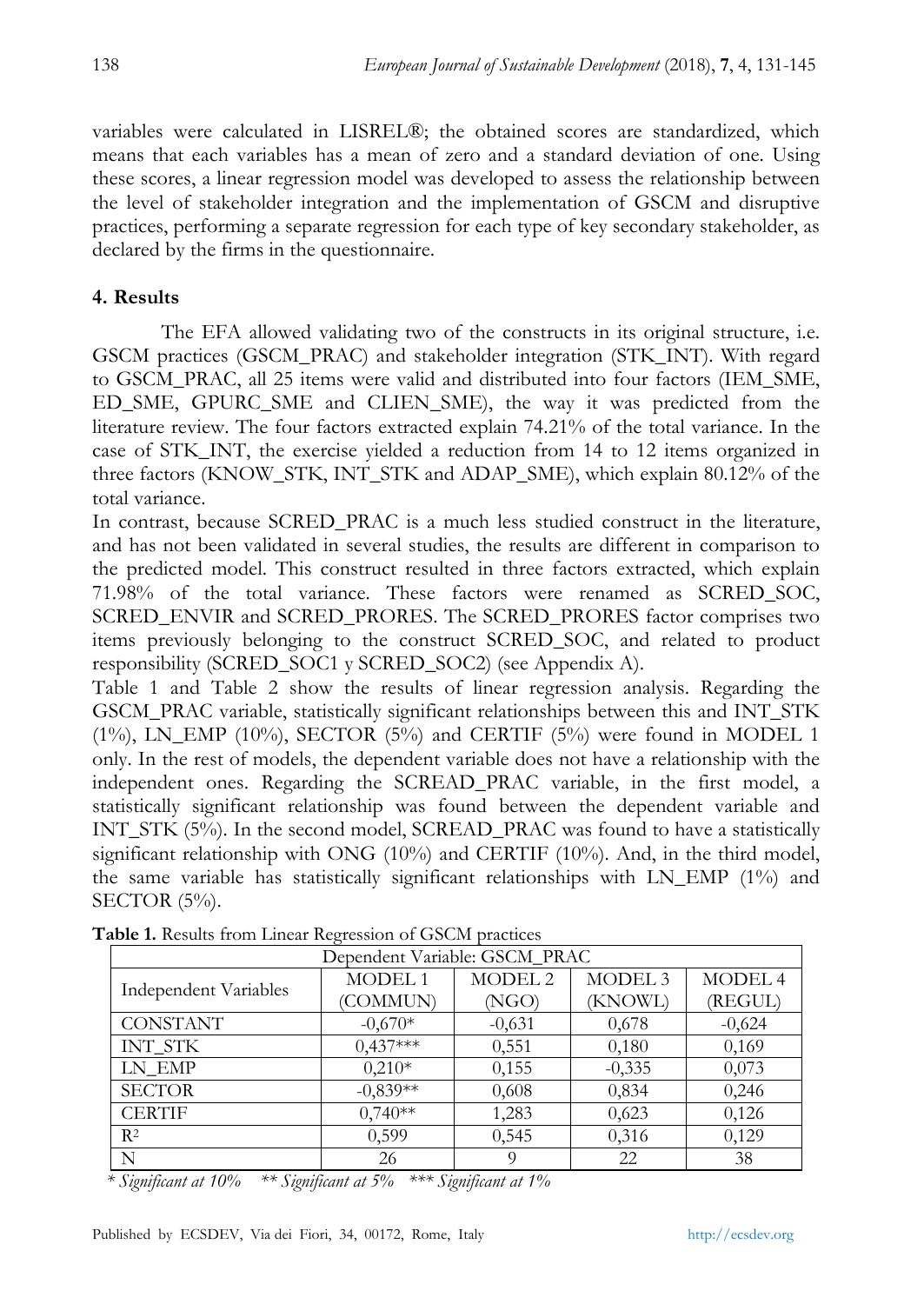| - 02                            |               |                    |                    |           |  |  |
|---------------------------------|---------------|--------------------|--------------------|-----------|--|--|
| Dependent Variable: SCREAD_PRAC |               |                    |                    |           |  |  |
| Independent Variables           | <b>MODEL1</b> | MODEL <sub>2</sub> | MODEL <sub>3</sub> | MODEL 4   |  |  |
|                                 | (COMMUN)      | (NGO)              | (KNOWL)            | (REGUL)   |  |  |
| <b>CONSTANT</b>                 | $-0.434$      | $-0,518$           | 1,746***           | $-0,843*$ |  |  |
| <b>INT STK</b>                  | $0.420**$     | $0,699*$           | 0,162              | 0,224     |  |  |
| LN EMP                          | 0,162         | $-0,033$           | $-0,693***$        | 0,117     |  |  |
| <b>SECTOR</b>                   | $-0,634$      | 0,882              | $1,306**$          | 0,052     |  |  |
| <b>CERTIF</b>                   | 0,582         | 1,566*             | 0,092              | 0,173     |  |  |
| $R^2$                           | 0,371         | 0,760              | 0,435              | 0,145     |  |  |
| N                               | 26            | O                  | 22                 | 38        |  |  |

**Table 2.** Results from Linear Regression of sustainability-oriented innovations (supply chain strategy redefinition)

*\* Significant at 10% \*\* Significant at 5% \*\*\* Significant at 1%*

#### **5. Discussion**

The results from the linear regression models show evidence for the effect of SMEs' integration with the community on the extent of implementation of both GSCM and supply chain redefinition practices. This can be explained from the perspective of stakeholder integration as a process. Stakeholder integration starts with the acquisition of knowledge about the stakeholder and its demands; then, the company interacts/collaborates with its stakeholders; and, finally, the firm modifies its strategy and procedures to adapt to the stakeholder's demands (Plaza-Úbeda et al., 2010).

According to our linear regression results, the integration between the SMEs that interact with the community has a major influence on GSCM practices. This is similar to what was found in the literature regarding the influence of societal stakeholders. According to Doh & Guay (2006), the influence of the neighboring community or environmental leaders on the firms' social and environmental behavior has been growing. Also, Sajjad, Eweje, & Tappin (2015) conducted an exploratory case study and found that community and customers' expectations were highlighted as prime external triggers for SSCM implementation.

Likewise, several authors point out that product stewardship implies an organizational capacity not only to coordinate the functional groups within the firm, but to also integrate the perspective of key external stakeholders, such as environmentalists and community leaders (Betts, Wiengarten, & Tadisina, 2015; Buysse & Verbeke, 2003, Darnall, Henriques, & Sadorsky, 2010, Delmas, 2009, Delmas & Toffel, 2004, Neelam, Suresh, & Sharma, 2014, Ni, 2012). Thus, the original relationship proposed by Stuart Hart in 1995 is supported by our results: "The companies that adopted product-stewardship *strategies will evidence inclusion of external stakeholders in product-development and planning processes".* For the group of firms that integrate with NGOs, the results provide some evidence for the effect of such integration on the implementation of sustainable practices environmental and social—involving a redefinition of the supply chain strategy. Some authors have highlighted the importance of NGOs as drivers of environmental and social practices displayed by the firm internally and at its supply chain, in a direct or indirect form (Úbeda, de Burgos Jiménez, & Ureña, 2011). These authors affirm that companies that adopt advanced environmental strategies usually establish collaboration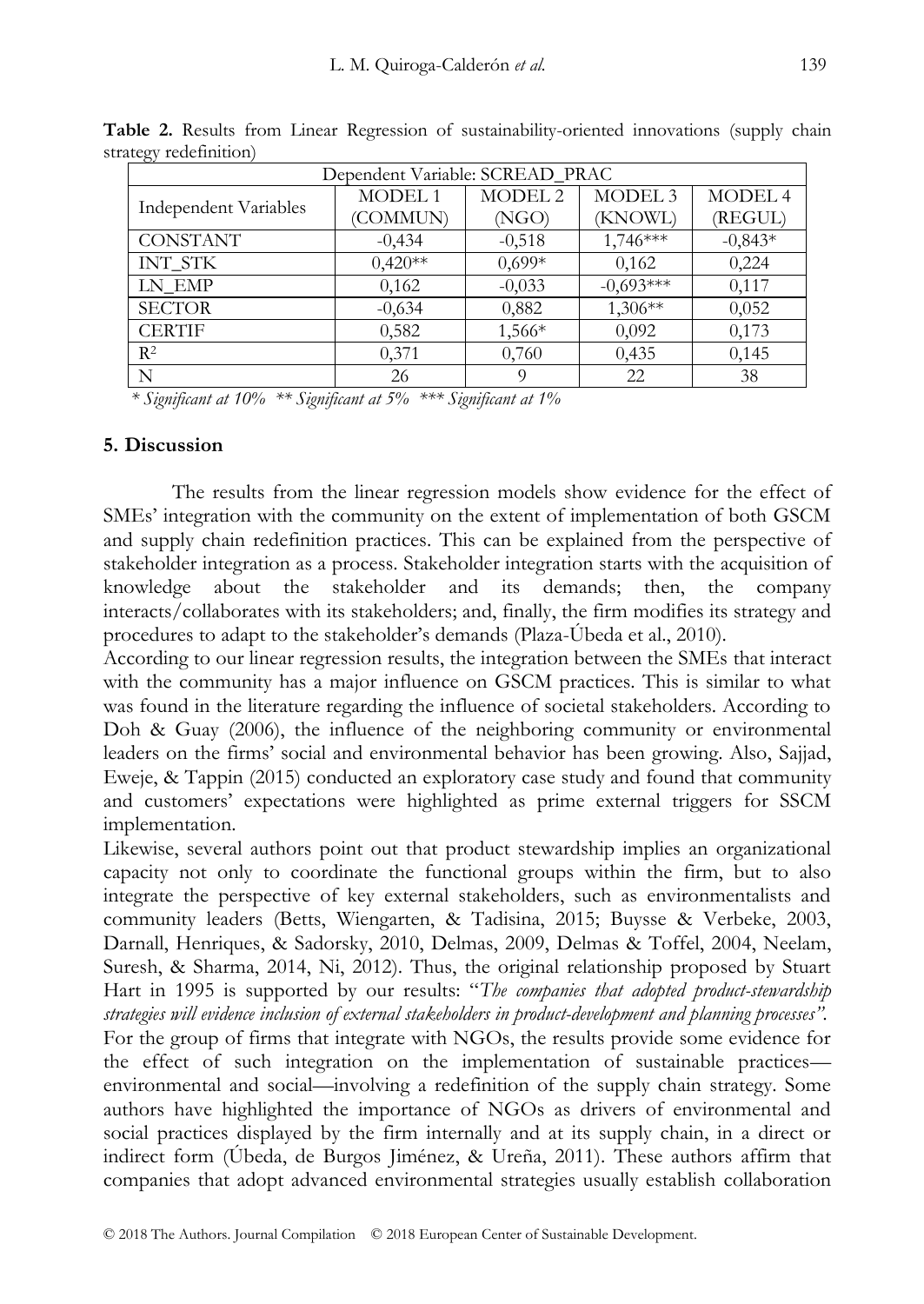with stakeholders such as the regulator and environmental NGOs in the construction of environmental standards or norms, and the establishment of voluntary agreements (Buysse et al., 2003).

The collaboration between enterprises and NGOs encourages environmental innovation, resulting in higher operational efficiency, as well as new technologies or new green products (Stafford et al., 2000). In the same way, this type of collaboration represents a knowledge source about creative ways to rethink operational activities, as well as addressing stakeholder concerns (Rondinelli and London, 2003). Collaboration with environmental NGOs can help enhance corporate green image (Hartman and Stafford, 1997; Kumar and Malegeant, 2006; Stafford and Hartman, 1996). Finally, Albino et al., (2012) showed that inter-organizational collaboration with NGOs is beneficial for a company's overall environmental performance, the management of its environmental footprint, and the environmental reputation of the company.

For the group of firms that integrate with the community, there is strong evidence for the positive effect of quality or environmental certifications on the implementation of GSCM, and some evidence for the effect of this same variable on the implementation of disruptive practices. The implementation of quality management systems or other voluntary schemes of certification is related with the adoption of green innovative activities, being more effective than public subsidies (Cuerva, Triguero, & Córcoles, 2014). Moreover, the certification (e.g., in an Environmental Management System) is an external motivator for firms that are looking for best practices to follow (Daddi et al., 2016).

There was strong evidence suggesting that for the companies that see the regulator as their key stakeholder, this relationship does not have an effect in promoting GSCM and disruptive practices. This result can be explained from institutional theory, which considers the SME-regulatory dyad given by a coercive mechanism (Zhu, Sarkis and Lai, 2013). In contrast, for the company-community integration couple (Zhu, Sarkis, & Lai, 2013) and the company-NGO (Sancha, Longoni, & Giménez, 2015), the institutional mechanism is normative. In other words, the integration with the regulator functions as a coercive driver (Kauppi & Hannibal, 2017) that leads to compliance with the norm, but does not explain the implementation of GSCM or disruptive sustainable practices. A previous study carried out in Colombia had shown that the friendlier the regulator policy style towards innovation is perceived, the greater the importance companies assign to the regulator's contribution to the solution of their environmental problems (Moreno-Mantilla, 2007). Our results could then indicate that the policy style of the regulator in Colombia does not favor eco-innovation, at least at the SMEs level.

## **Conclusions**

This research attempted to answer whether SMEs' integration with secondary stakeholders influences the implementation of sustainable practices in the supply chain, for the context of an emerging economy. The study followed a web survey strategy for data collection and data analysis was developed through exploratory factor analysis (EFA) and linear regression methods. We found strong evidence for the effect of Colombian SMEs' integration with the community on the implementation of both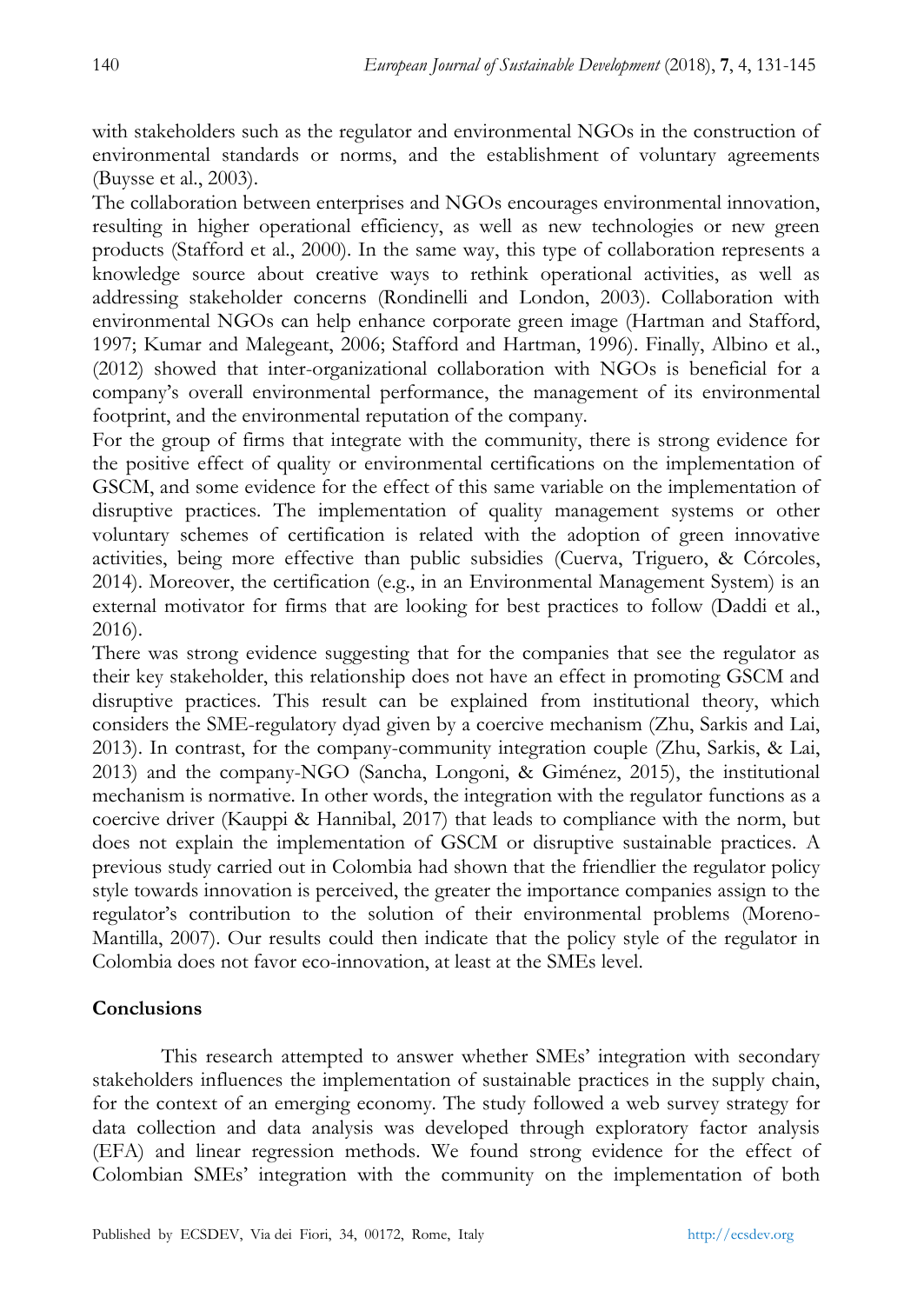GSCM practices and sustainable practices involving a redefinition of the supply chain strategy. There is also some evidence for the effect of NGOs-SMEs integration on the implementation of disruptive sustainable practices. However, we found no evidence that integration with the regulator influences the development of any of these types of practices.

One of the contributions to the literature is our finding that the integration with the community has a positive effect on the implementation of GSCM practices and disruptive innovations, in the context of an emerging economy. In particular, regarding disruptive sustainable practices, sufficient support for such relationship has not been found in the SMEs innovation literature. Therefore, it is necessary to deepen the investigation of why and how integrating with the community generates an effect on the development of sustainable disruptive practices in SMEs. From our study, we can propose that this type of relationship is instrumental in order to implement practices such as local sourcing, fair trade, inclusive business, or close loop supply chain. This implies that the company makes the neighboring community part of its supply chain, for instance through the implementation of supplier development programs when its suppliers are constituted by community members.

Another contribution to the literature is the evidence regarding the influence of the NGO-SMEs dyad in deployment of supply chain redefinition practices. The literature so far focused on how integration encourages environmental innovation, but of a more incremental nature. Again, it is necessary to analyze more deeply how integration with NGOs affects the development of this type of practices, through the analysis of mechanisms such as inter-organizational transfer of knowledge.

With respect to contributions to practice, the results of this research can serve as a guide for entities such as the government or NGOs to design their policies aimed at linking Colombian SMEs in networks and alliances that promote sustainable development, not only to comply with international and local standards, but also to jointly design new sustainable innovations that go beyond the continuous improvement approach.

A limitation of this research is that moderating or mediating effects that may affect the relationship under study were not considered. Recent research in business management assumes that it is unlikely that performance relationships of environmental protection practices can be explained with a single model (Aragón-Correa & A. Rubio-López, 2007; López-Gamero, Molina-Azorín, & Claver-Cortés, 2009; Wagner, 2007). Thus, the incorporation of contingent factors endogenous or exogenous to the SMEs is recommended for future works.

Another limitation of our study has to do with the conceptualization of relationships. As most previous studies, following stakeholder theory, to better understand how value is created and distributed, we adopted as unit of analysis the dyadic relationship between a SME and the key stakeholder. However, to better describe how organizations respond to stakeholders, the multiple and interdependent interactions that simultaneously exist in stakeholder environments must be considered (Fliaster & Kolloch, 2017). Following Fliaster & Kolloch (2017, p. 4), we believe that future research should then focus on exploring the impact of network ties of primary and secondary stakeholders on the implementation of sustainable innovations. For instance, SMEs with simultaneous evidence of development of advanced sustainable practices and integration with non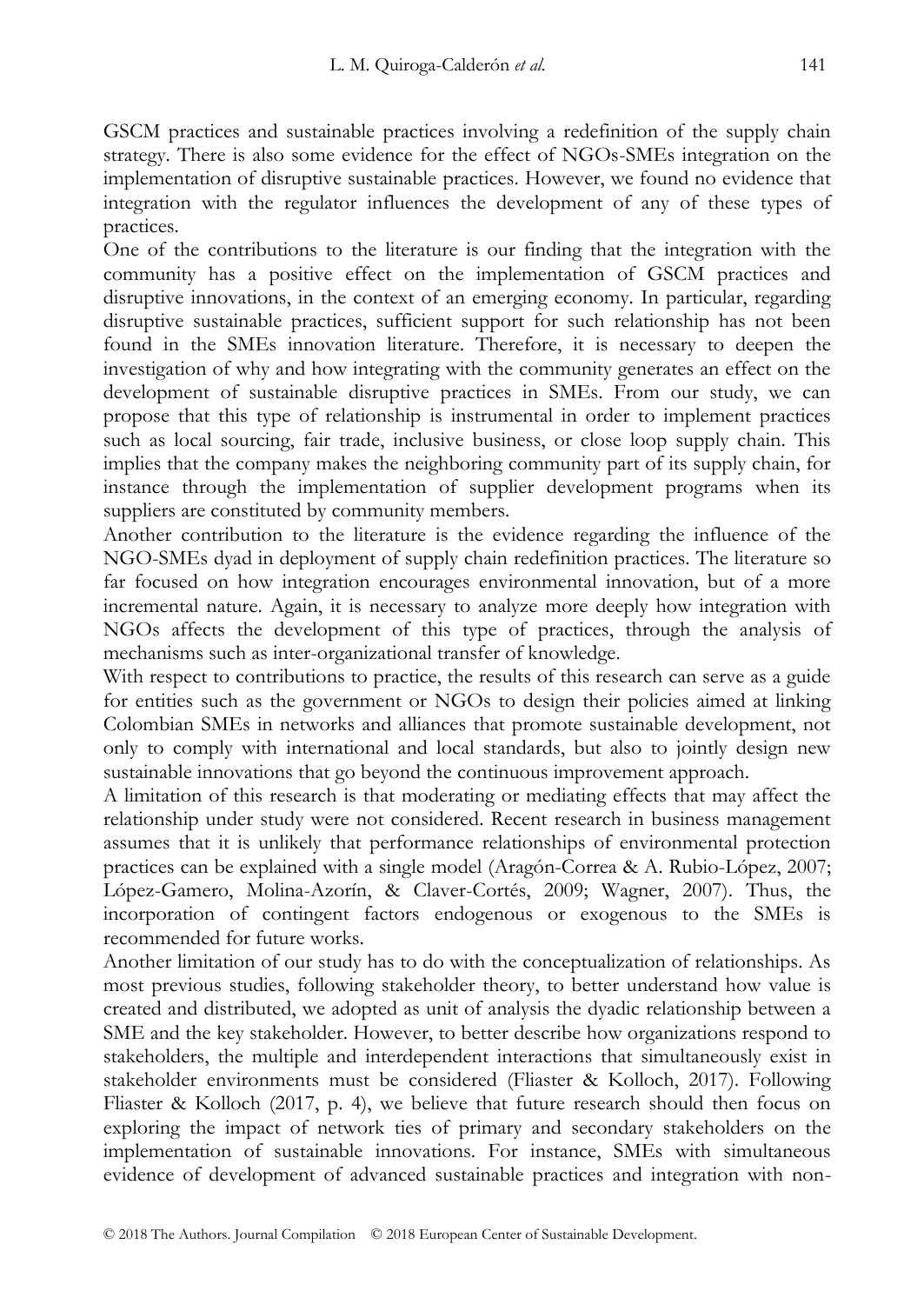economic stakeholders could be studied using a multiple case study strategy.

#### **References**

- Albino, V., Maria, R., & Pontrandolfo, P. (2012). Do inter-organizational collaborations enhance a fi rm ' s environmental performance ? a study of the largest U . S . companies. *Journal of Cleaner Production*, *37*, 304–315. https://doi.org/10.1016/j.jclepro.2012.07.033
- Aragón-Correa, J. A., & A. Rubio-López, E. (2007). Proactive Corporate Environmental Strategies: Myths and Misunderstandings. *Long Range Planning*, *40*(3), 357–381. https://doi.org/10.1016/j.lrp.2007.02.008
- Aragón-Correa, J. A., Hurtado-Torres, N., Sharma, S., & García-Morales, V. J. (2008). Environmental strategy and performance in small firms: A resource-based perspective. *Journal of Environmental Management*, *86*(1), 88–103. https://doi.org/10.1016/j.jenvman.2006.11.022
- Aragón Correa, J. A., Hurtado Torres, N. E., & García Morales, V. J. (2005). Un modelo explicativo de las estrategias medioambientales avanzadas para pequeñas y medianas empresas y su influencia en los resultados. *Cuadernos de Economía Y Dirección de La Empresa*, (25), 29–52. Retrieved from http://dialnet.unirioja.es/servlet/articulo?codigo=2162950&info=resumen&idioma=SPA
- Betts, T. K., Wiengarten, F., & Tadisina, S. K. (2015). Exploring the impact of stakeholder pressure on environmental management strategies at the plant level: What does industry have to do with it? *Journal of Cleaner Production*, *92*, 282–294. https://doi.org/10.1016/j.jclepro.2015.01.002
- Bianchi, R. (1998). " Greening " SMEs â€<sup>TM</sup> Competitiveness, 269-281. Retrieved from https://linkspringer-com.ezproxy.unal.edu.co/article/10.1023/A%7B%25%7D3A1007980420087
- Bos-Brouwers, H. E. J. (2010a). Corporate sustainability and innovation in SMEs: Evidence of themes and activities in practice. *Business Strategy and the Environment*, *19*(7), 417–435. https://doi.org/10.1002/bse.652
- Bos-Brouwers, H. E. J. (2010b). Corporate sustainability and innovation in SMEs: Evidence of themes and activities in practice. *Business Strategy and the Environment*, *19*(7), 417–435. https://doi.org/10.1002/bse.652
- Buysse, K., & Verbeke, A. (2003). Proactive environmental strategies: A stakeholder management perspective. *Strategic Management Journal*, *24*(5), 453–470. https://doi.org/10.1002/smj.299
- Buysse, K., Verbeke, A., Strategic, S., Journal, M., May, N., Wiley, J., … Verbeke, A. (2003). Proactive Environmental Strategies : a Management Perspective Stakeholder. *Strategic Management Journal*, *24*(5), 453–470.
- Cainelli, G., De Marchi, V., & Grandinetti, R. (2015). Does the development of environmental innovation require different resources? Evidence from Spanish manufacturing firms. *Journal of Cleaner Production*, *94*, 211–220. https://doi.org/10.1016/j.jclepro.2015.02.008
- Carter, C. R., & Rogers, D. S. (2008). A framework of sustainable supply chain management: moving toward new theory. *International Journal of Physical Distribution*  $\mathcal{Q}$ *<sup>2</sup> Logistics Management*, 38(5), 360–387.
- Chen, L., Zhao, X., Tang, O., Price, L., Zhang, S., & Zhu, W. (2017). Supply chain collaboration for sustainability: A literature review and future research agenda. *International Journal of Production Economics*, *194*(March), 73–87. https://doi.org/10.1016/j.ijpe.2017.04.005
- Chin, T. A., Tat, H. H., & Sulaiman, Z. (2015). Green supply chain management, environmental collaboration and sustainability performance. *Procedia CIRP*, *26*, 695–699. https://doi.org/10.1016/j.procir.2014.07.035
- Creswell, J. (2005). *Educational research: Plannig, conducting, and evaluating quantitative and qualitative research* (2<sup>a</sup> ). Upper Saddle River: Pearson Education Inc.
- Cuerva, M. C., Triguero, Á., & Córcoles, D. (2014). Drivers of green and non-green innovation: Empirical evidence in Low-Tech SMEs. *Journal of Cleaner Production*, *68*, 104–113. https://doi.org/10.1016/j.jclepro.2013.10.049
- Darnall, N., Henriques, I., & Sadorsky, P. (2010). Adopting proactive environmental strategy: The influence of stakeholders and firm size. *Journal of Management Studies*, *47*(6), 1072–1094. https://doi.org/10.1111/j.1467-6486.2009.00873.x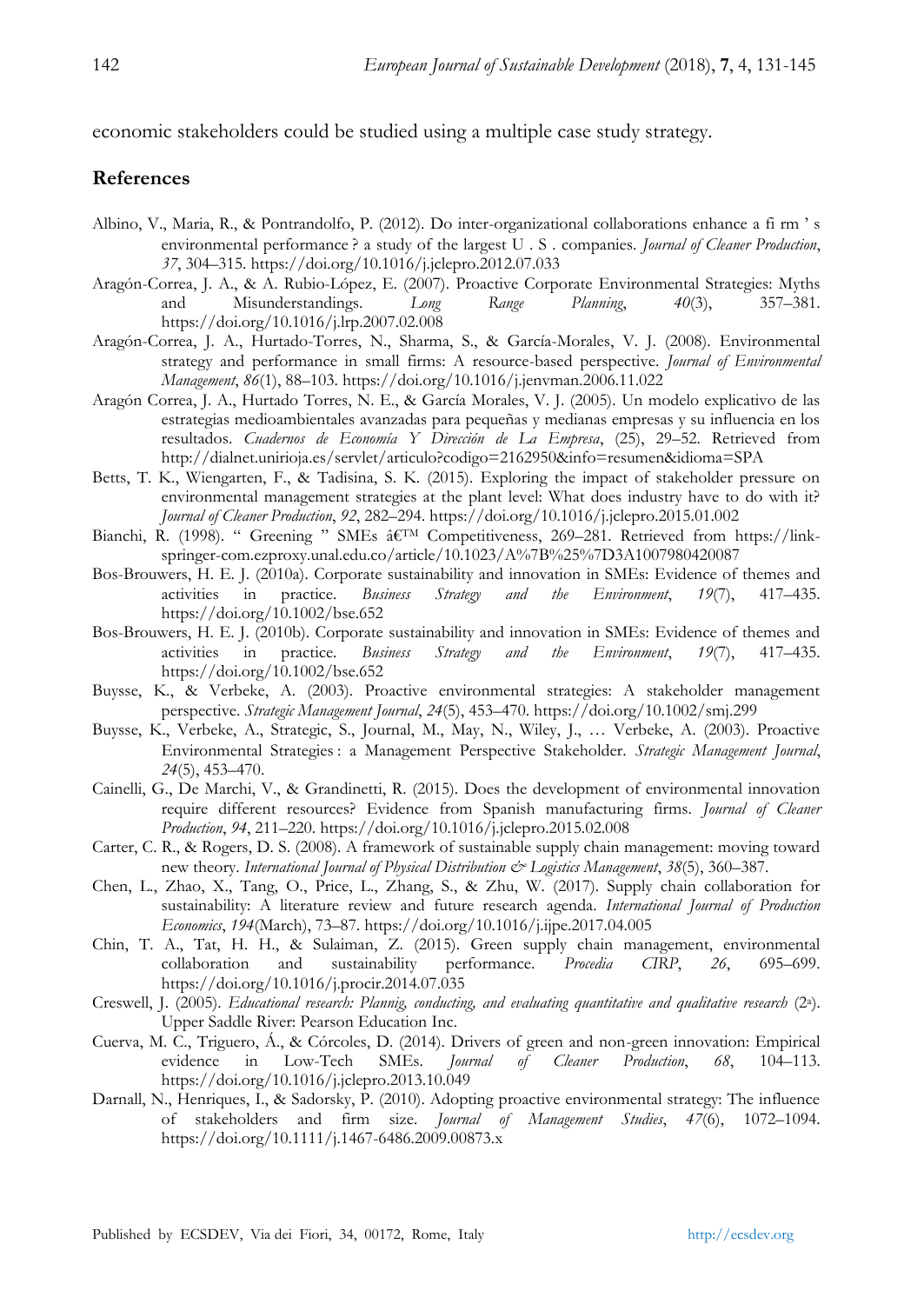- de Jesus Pacheco, D. A., ten Caten, C. S., Jung, C. F., Ribeiro, J. L. D., Navas, H. V. G., & Cruz-Machado, V. A. (2016). Eco-innovation determinants in manufacturing SMEs: Systematic review and research directions. *Journal of Cleaner Production*, *142*. https://doi.org/10.1016/j.jclepro.2016.11.049
- de Lange, D. E. (2010). An overview of the green international management literature. *Research Companion To Green International Management Studies: A Guide for Future Research, Collaboration and Review Writing*, (1), 10–46.
- De Maesschalck, R., Jouan-Rimbaud, D., & Massart, D. L. (2000). The mahalanobis distance. *Chemometrics and Intelligent Laboratory Systems*, *50*(1), 1–18.
- De Marchi, V. (2012). Environmental innovation and R&D cooperation: Empirical evidence from Spanish manufacturing firms. *Research Policy*, *41*(3), 614–623. https://doi.org/10.1016/j.respol.2011.10.002
- del Brío, J. Á., & Junquera, B. (2003). A review of the literature on environmental innovation management in SMEs: implications for public policies. *Technovation*, *23*(12), 939–948. https://doi.org/10.1016/S0166-4972(02)00036-6
- Delmas, M. (2009). Stakeholders and Competitive Advantage: the Case of Iso 14001. *Production and Operations Management*, *10*(3), 343–358. https://doi.org/10.1111/j.1937-5956.2001.tb00379.x
- Delmas, M., & Toffel, M. (2004). Stakeholders and environmental management practices: an institutional framework. *Business Strategy and the Environment*, *13*(May), 209–222.
- Diabat, A., Kannan, D., & Mathiyazhagan, K. (2014). Analysis of enablers for implementation of sustainable supply chain management - A textile case. *Journal of Cleaner Production*, *83*, 391–403. https://doi.org/10.1016/j.jclepro.2014.06.081
- Fliaster, A., & Kolloch, M. (2017). Implementation of green innovations The impact of stakeholders and their network relations. *R and D Management*, 1–12. https://doi.org/10.1111/radm.12257
- Forza, C. (2002). Survey research in operations management. *International Journal of Operations and Production Management*, *22*(2), 152–194. https://doi.org/10.1108/01443570210414310
- Gandhi, S., Mangla, S. K., Kumar, P., & Kumar, D. (2015). Evaluating factors in implementation of successful green supply chain management using DEMATEL: A case study. *International Strategic Management Review*, *3*(1), 96–109. https://doi.org/10.1016/j.ism.2015.05.001
- Gerstenfeld, A., & Roberts, H. (2000). Size matters: barriers and prospects for environmental management in small and medium-sized enterprises. *Small and Medium-Sized Enterprises and the Environment*, 106– 119.
- Ghisetti, C., & Pontoni, F. (2015). Investigating policy and R&D effects on environmental innovation: A meta-analysis. *Ecological Economics*. https://doi.org/10.1016/j.ecolecon.2015.07.009
- Gold, S., Seuring, S., & Beske, P. (2010). Sustainable supply chain management and inter-organizational resources: a literature review. *Corporate Social Responsibility and Environmental Management*, *17*(4), 230–245.
- Green Jr, K. W., Zelbst, P. J., Meacham, J., & Bhadauria, V. S. (2012). Green supply chain management practices: impact on performance. *Supply Chain Management: An International Journal*, *17*(3), 290–305. https://doi.org/10.1108/13598541211227126
- Gunasekaran, A., Subramanian, N., & Rahman, S. (2015). Green supply chain collaboration and incentives: Current trends and future directions. *Transportation Research Part E: Logistics and Transportation Review*, *74*, 1–10. https://doi.org/10.1016/j.tre.2015.01.002
- Hair, J. F., Black, W. C., Babin, B. J., & Anderson, R. E. (2010). *Multivariate data analysis (7th ed.)* (Upper Sadd). NJ: Prentice Hall.
- Hart. (1995a). A Natural-Resource-Based View of the Firm. *Academy of Management Review*, *20*(4), 986–1014.
- Hart, S. L. (1995b). a Natural-Resource-Based View of the Firm. *Academy of Management Review*, *20*(4), 986– 1014. https://doi.org/10.5465/AMR.1995.9512280033
- Hart, S. L., & Dowell, G. (2011). A Natural-Resource-Based View of the Firm : Fifteen Years After, *37*(5), 1464–1479. https://doi.org/10.1177/0149206310390219
- Hart, S. L., & Sharma, S. (2004). Engaging Fringe Stakeholders for Competitive Imagination. *Academy of Management Executive*, *18*(1), 7–18. https://doi.org/10.2307/4166031
- Hojnik, J., & Ruzzier, M. (2016). What drives eco-innovation? A review of an emerging literature. *Environmental Innovation and Societal Transitions*, *19*, 31–41. https://doi.org/10.1016/j.eist.2015.09.006
- Imle, M., & Atwood, J. (1988). Retaining qualitative validity while gaining quantitative reliabitlity and validity.pdf.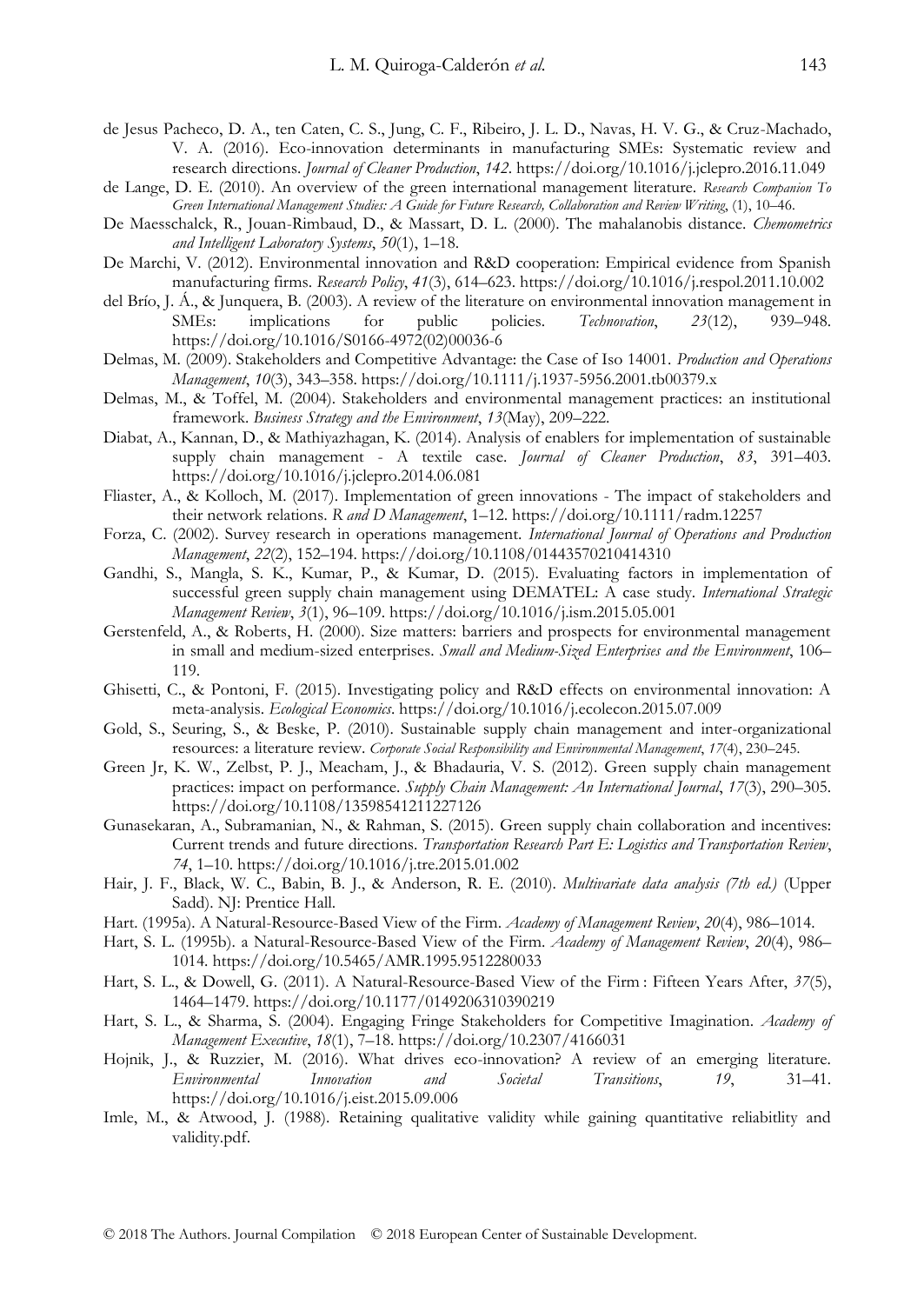- Khalili, N. R., Duecker, S., Ashton, W., & Chavez, F. (2015). From cleaner production to sustainable development: The role of academia. *Journal of Cleaner Production*, 96, 30–43. development: The role of academia. *Journal of Cleaner Production*, *96*, 30–43. https://doi.org/10.1016/j.jclepro.2014.01.099
- Klewitz, J., & Hansen, E. G. (2014). Sustainability-oriented innovation of SMEs: a systematic review. *Journal of Cleaner Production*, *65*, 57–75. https://doi.org/10.1016/j.jclepro.2013.07.017
- Klewitz, J., & Hansen, E. G. (2014). Sustainability-oriented innovation of SMEs: A systematic review. *Journal of Cleaner Production*, *65*, 57–75. https://doi.org/10.1016/j.jclepro.2013.07.017
- Knight, P., & Jenkins, J. O. (2009). Adopting and applying eco-design techniques: a practitioners perspective. *Journal of Cleaner Production*, *17*, 549–558. https://doi.org/10.1016/j.jclepro.2008.10.002
- Lawrence, S. R., Collins, E., Pavlovich, K., & Arunachalam, M. (2006). Sustainability practices of SMEs: The case of NZ. *Business Strategy and the Environment*, *15*(4), 242–257. https://doi.org/10.1002/bse.533
- López-Gamero, M. D., Molina-Azorín, J. F., & Claver-Cortés, E. (2009). The whole relationship between environmental variables and firm performance: Competitive advantage and firm resources as mediator variables. Journal of Environmental Management,  $90(10)$ , 3110–3121. mediator variables. *Journal of Environmental Management*, *90*(10), 3110–3121. https://doi.org/10.1016/j.jenvman.2009.05.007
- Mainardes, E. W., Alves, H., & Raposo, M. (2011). Stakeholder theory: issues to resolve. *Management Decision*, *49*(2), 226–252. https://doi.org/10.1108/00251741111109133
- Marshall, D., McCarthy, L., Heavey, C., & McGrath, P. (2014). Environmental and social supply chain management sustainability practices: construct development and measurement. *Production Planning & Control: The Management of Operations*, 1–18. https://doi.org/10.1080/09537287.2014.963726
- Mir, D. F., & Feitelson, E. (2007). Factors affecting environmental behavior in micro-enterprises laundry and motor vehicle repair firms in Jerusalem. *International Small Business Journal*, *25*(4), 383–415.
- Moreno-Mantilla, C. (2007). Adopción de tecnologías más limpias en firmas industriales : Un estudio multimétodo sobre el efecto de la aplicación de límites de vertimiento y tasas retributivas en Santander, Colombia. *Cuadernos de Administración*, *20*(33), 49–78.
- Neelam, S., Suresh, J., & Sharma, P. (2014). Determinants of proactive environmental management practices in Indian firms: an empirical study. *Journal of Cleaner Production*, *66*, 469–478.
- Ni, Y. A. (2012). Estudio de la influencia de los stakeholders en la implementación de sistemas de logística reversa. Caso de la industria del plástico en Bogotá D.C. (Colombia).
- Oelze, N., Hoejmose, S. U., Habisch, A., & Millington, A. (2016). Sustainable development in supply chain management: the role of organizational learning for policy implementation. *Business Strategy and the Environment*, *25*(4), 241–260.
- Pagell, Mark and Wu, Z. (2009). Building a More Complete Theory of Sustainable Supply Chain Management Using Case Studies of 10 Exemplars, (April), 37–56. https://doi.org/10.1111/j.1745-493X.2009.03162.x
- Pagell, M., & Shevchenko, A. (2014). Why research in sustainable supply chain management should have no future. *Journal of Supply Chain Management*, *50*(1), 44–55. https://doi.org/10.1111/jscm.12037
- Parrish, B. D., & Foxon, T. J. (2006). Sustainability entrepreneurship and equitable transitions to a lowcarbon economy. *Greener Management International*, (55), 47.
- Perkmann, M., & Walsh, K. (2007). University–industry relationships and open innovation: Towards a research agenda. *International Journal of Management Reviews*, *9*(4), 259–280. https://doi.org/10.1111/j.1468-2370.2007.00225.x
- Plaza-Úbeda, J. A., de Burgos-Jiménez, J., & Carmona-Moreno, E. (2010). Measuring stakeholder integration: Knowledge, interaction and adaptational behavior dimensions. *Journal of Business Ethics*, *93*(3), 419–442. https://doi.org/10.1007/s10551-009-0231-9
- Polit, D. F., Beck, C. T., & Owen, S. V. (2007). Is the CVI an Acceptable Indicator of Content Validity? Appraisal and Recommendations. *Research in Nursing & Health*, *30*(4), 459–467. https://doi.org/10.1002/nur
- Rodgers, C. (2010). Sustainable entrepreneurship in SMEs: A case study analysis. *Corporate Social Responsibility and Environmental Management*, *17*(3), 125–132. https://doi.org/10.1002/csr.223
- Rodriguez, J. A., & Wiengarten, F. (2017). The role of process innovativeness in the development of environmental innovativeness capability. *Journal of Cleaner Production*, *142*, 2423–2434. https://doi.org/10.1016/j.jclepro.2016.11.033
- Rondinelli, D. A., & London, T. (2003). How corporations and environmental groups cooperate: assessing cross-sectoral alliances and collaborations. *Academy of Management Executive*, *17*, 61--76.